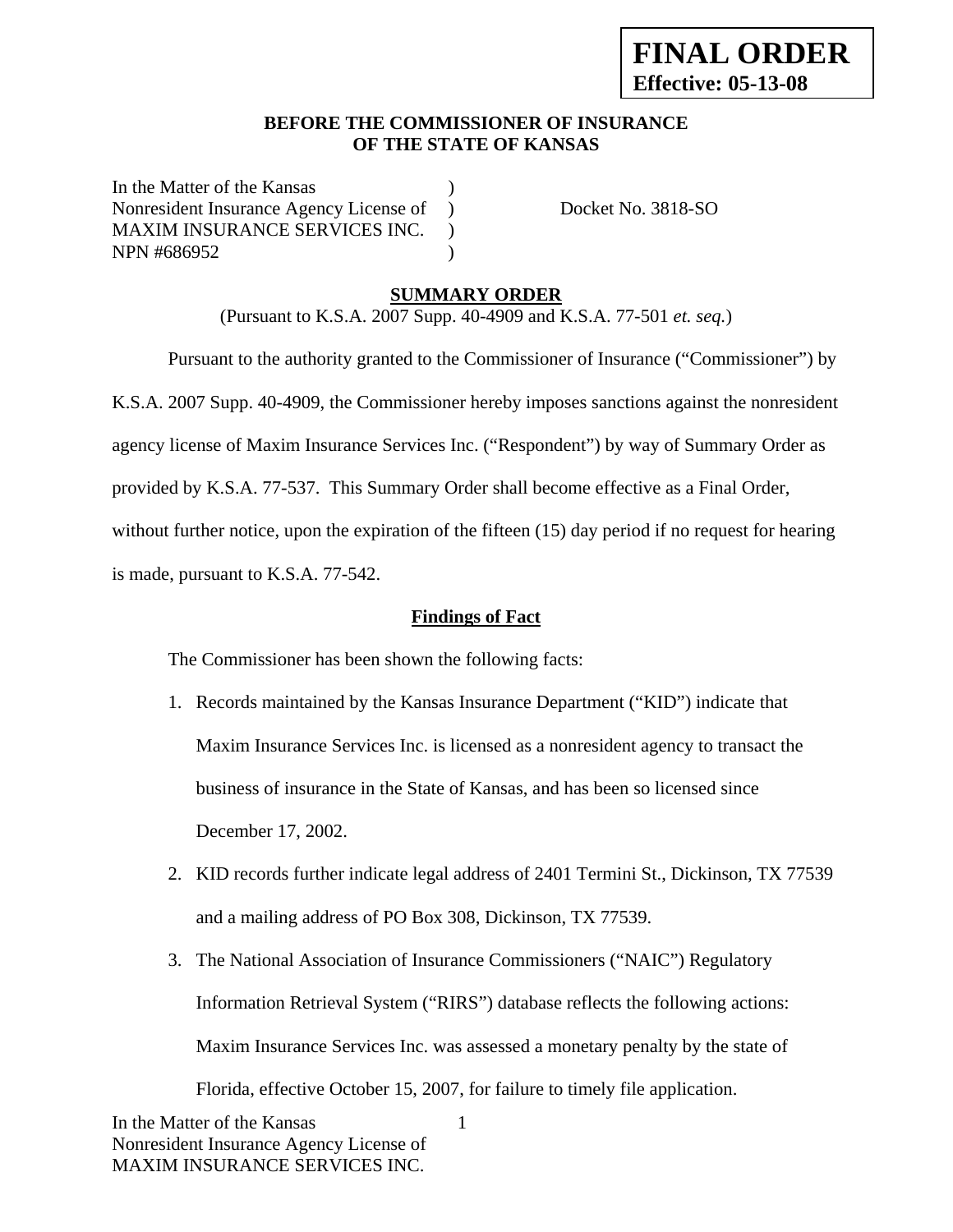4. Respondent has failed to notify KID of the action within 30 days.

# **Applicable Law**

- 5. K.S.A. 2007 Supp. 40-4909 states, in pertinent part:
	- (a) The commissioner may deny, suspend, revoke, or refuse renewal of any license issued under this act if the commissioner finds that the applicant or license holder has:
		- (2) Violated
			- (A) any provision of chapter 40 of the Kansas Statues Annotated, and amendments thereto, or any rule and regulation promulgated thereunder;
			- (C) any insurance law or regulation of another state;
	- (b) In addition, the commissioner may suspend, revoke or refuse renewal of any license issued under this act if the commissioner finds that the interests of the insurer or the insurable interests of the public are not properly served under such license.
	- (h) in lieu of taking any action under subsection (a), the commissioner may:

(2) issue an order imposing an administrative penalty up to a maxium of \$500 for each violation . . . unless such person knew or should have known that the violative act could give rise to disciplinary action under subsection (a). If such person knew or reasonably should have known the violative act could give rise to any disciplinary proceeding . . . the commissioner may impose a penalty up to a maximum of \$1000 for each violation . . . . .

- 6. KA.R. 40-7-9 states, in pertinent part: Each person licensed in this state as an insurance agent shall report the following to the commissioner of insurance within 30 days of occurrence:
	- (a) Each disciplinary action on the agent's license or licenses by the insurance regulatory agency of any other state or territory of the United States.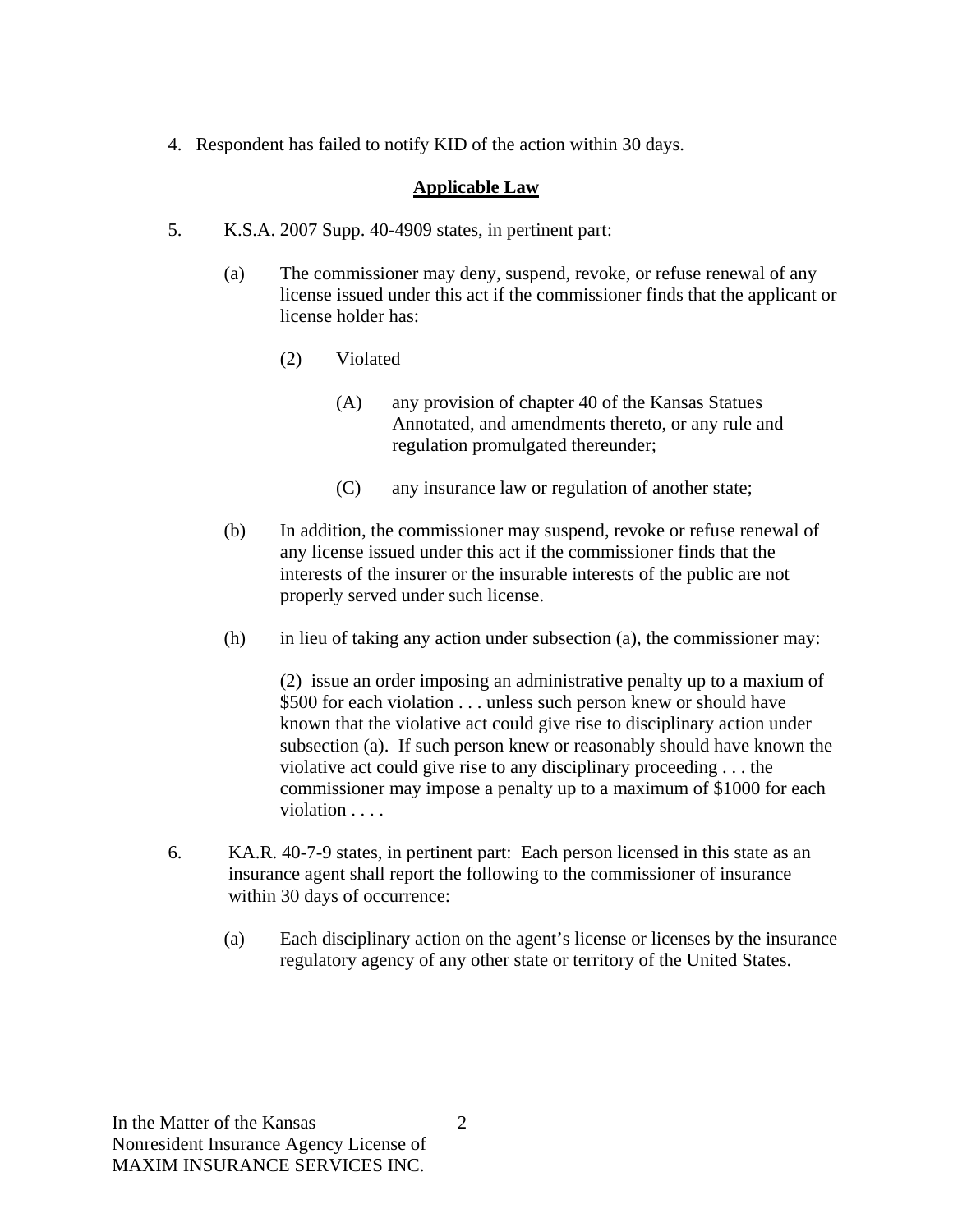#### **Conclusions of Law**

- 7. The Commissioner has jurisdiction over Respondent as well as the subject matter of this proceeding, and such proceeding is held in the public interest.
- 8. The Commissioner finds that Respondent's Kansas license may be revoked because Respondent violated an insurance law or regulation in another state pursuant to K.S.A. 2007 Supp. 40-4909(a)(2)(C).
- 9. The Commissioner finds that Respondent violated K.S.A. 2007 Supp. 40-  $4909(a)(2)(A)$  and K.A.R. 40-7-9 by failing to notify the Kansas Insurance Department of the disciplinary action taken by the State of Florida Department of Insurance on October 15, 2007.
- 10. The Commissioner, therefore, concludes that good cause exists pursuant to K.S.A. 2007 Supp. 40-4909(a) and (h) to revoke or suspend Respondent's Kansas nonresident insurance agency's license or impose administrative penalties in lieu of revocation.
- 11. The Commissioner concludes that Respondent's nonresident insurance agency's license may be revoked for the protection of the insurable interests of the public pursuant to K.S.A. 2007 Supp. 40-4909(b).
- 12. Based on the facts and circumstances set forth herein, it appears that the use of summary proceedings in this matter is appropriate, in accordance with the provisions set forth in K.S.A. 77-537(a), in that the use of summary proceedings does not violate any provision of the law and the protection of the public interest does not require KID to give notice and opportunity to participate to persons other than Maxim Insurance Services Inc..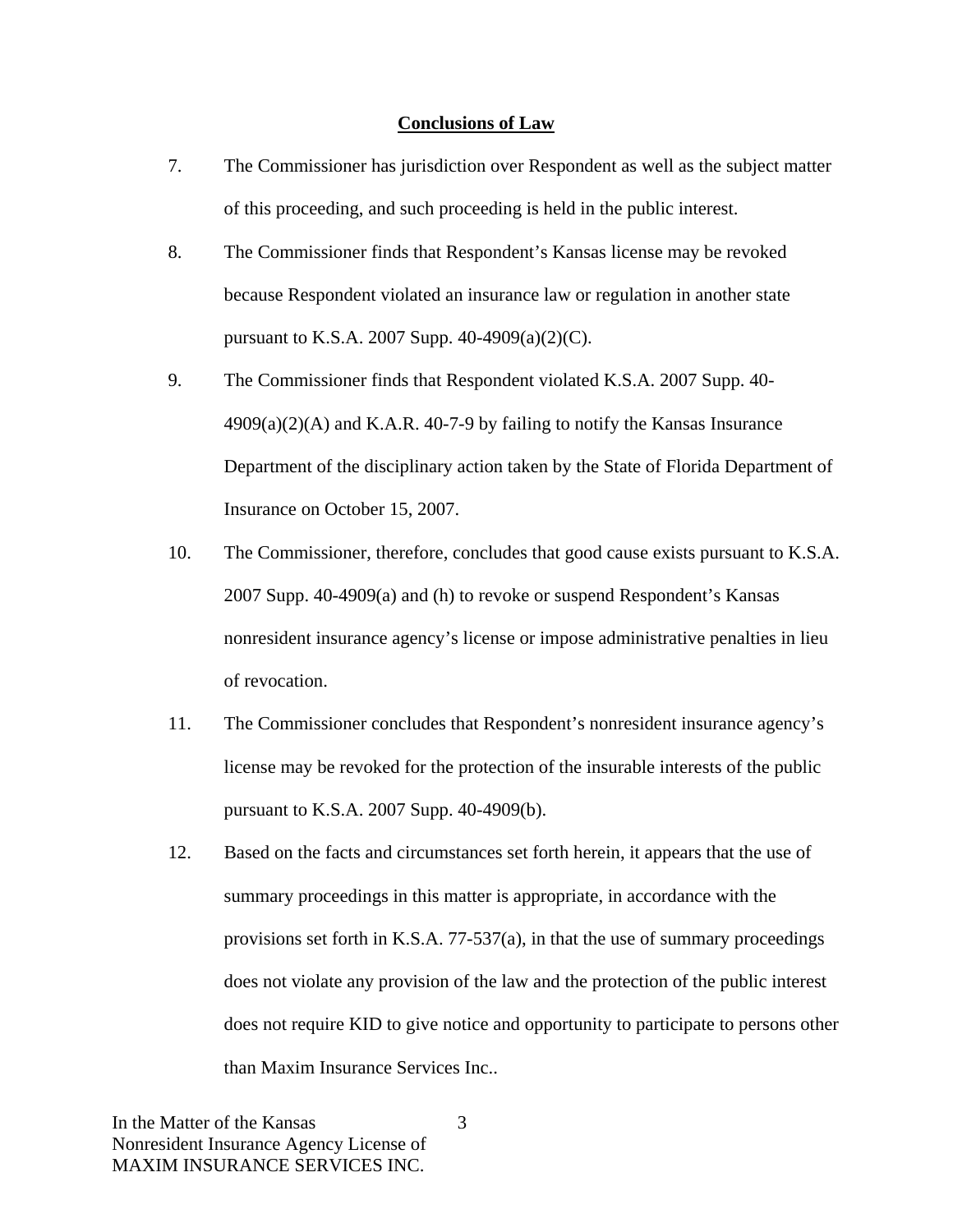#### **IT IS THEREFORE ORDERED BY THE COMMISSIONER OF INSURANCE THAT:**

Respondent, Maxim Insurance Services Inc., shall pay an administrative penalty of \$250 for failure to notify KID of another state agency's action and the Kansas nonresident insurance agency's license of Maxim Insurance Services Inc. is hereby **SUSPENDED on** 

**the effective date of this order until such time as the penalty is paid in full.** 

#### **NOTICE AND OPPORTUNITY FOR HEARING**

Maxim Insurance Services Inc., within fifteen (15) days of service of this Summary Order, may file with the Kansas Insurance Department a written request for hearing on this Summary Order, as provided by K.S.A. 77-542. In the event a hearing is requested, such request should be directed to:

> John W. Campbell, General Counsel Kansas Insurance Department 420 S.W.  $9^{th}$  Street Topeka, Kansas 66612

Any costs incurred as a result of conducting any administrative hearing shall be assessed against the agent/agency who is the subject of the hearing as provided by K.S.A. 2007 Supp. 40- 4909(f). Costs shall include witness fees, mileage allowances, any costs associated with reproduction of documents which become part of the hearing record, and the expense of making a record of the hearing.

If a hearing is not requested, this Summary Order shall become effective as a Final Order, without further notice, upon the expiration of the fifteen (15) day period for requesting a hearing. The Final Order will constitute final agency action in the matter.

In the event the Petitioner files a petition for judicial review, the agency officer designated pursuant to K.S.A. 77-613(e) to receive service of a petition for judicial review on behalf of the Kansas Insurance Department is: